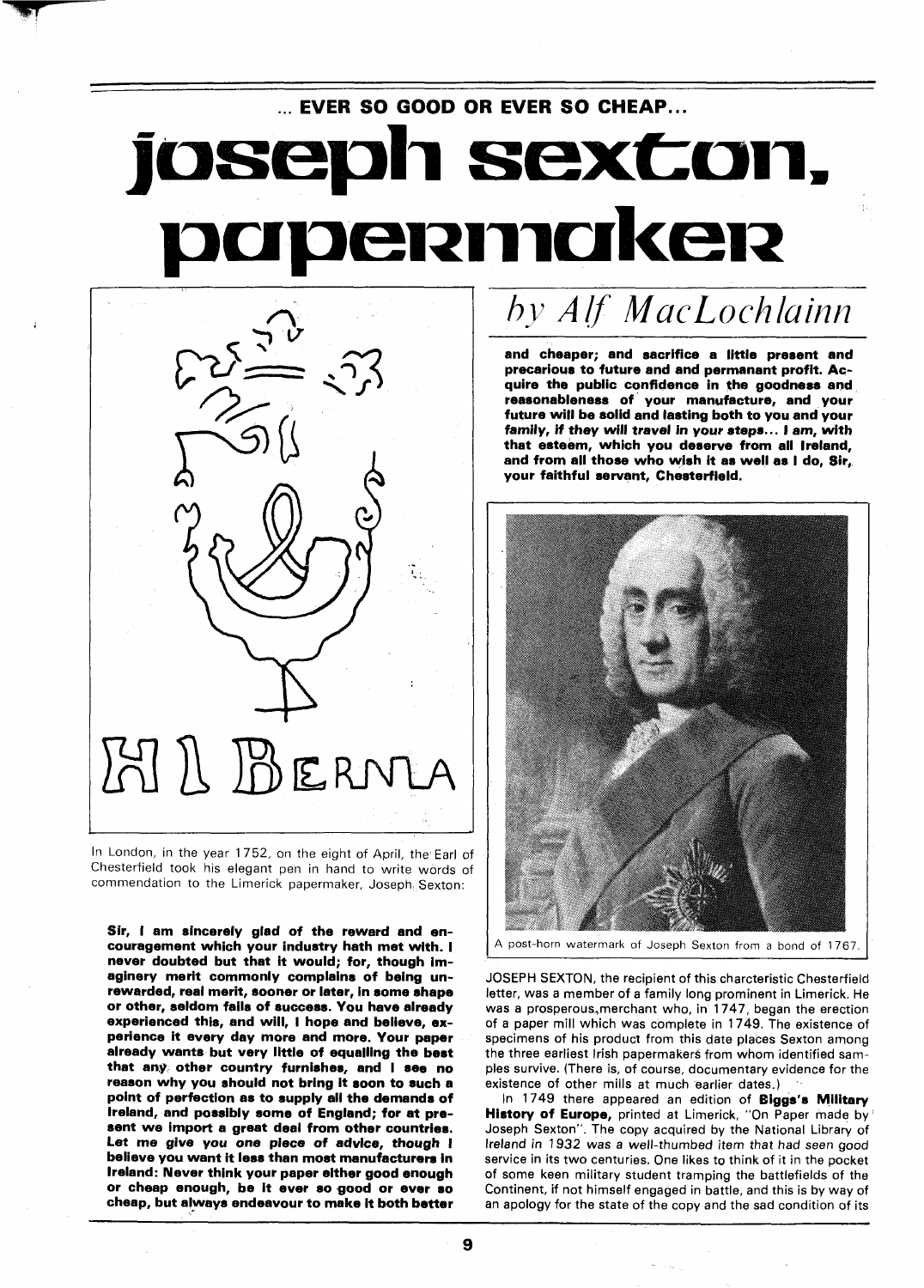paper. Only on a folded and tipped-in diagram was it possible to discern Sexton's distinctive countermark: I SEXTON with a crowned harp between the intitial and the surname.

In the same year, 1749, Sexton presented to Parliament a petition for support of his undertaking, stating: "Your petitioner has, with great labour, for two years last past, and at the expence of a thousand pounds sterl. and upwards, erected a double paper mill within the Liberties of the city of Limerick aforesaid on a river supplied with a sufficient and perpetual flow of water, by which the mill may, at all seasons whatsoever, work without any interruption: That, to perfect the said double mill, he has therein erected a compleat water engine for the constant supply of pure spring water, in order to work always therewith, any quantity of paper to a just and equal degree of whiteness: And, that your petitioner actually makes all sorts of writing, printing and brown paper, as good in their kinds as any whatever, whereof he has specimens to lay before your honours.

"Your petitioner is sensible that your honours are thorougly apprized of the great national advantages that must arise from the manufacture of paper within thjs kingdom; the saving of large sums of money annually paid to Holland and France for this commodity, the employment of numbers of the industrious poor of this kingdom in the gathering of rags, and in the various branches of the manufacture itself; as also  $\vee$ f the happy consequences, which in time may be justly expected from a parliamentary encouragement of this branch of trade in this nation, viz, making such quantities of good paper as might enable this kingdom in its turn to export it with advantage to foreign markets, particularly to old Spain, for the supply of the American dominions of that monarchy...

The petition concludes with conventional paragraphs beseeching the favour of Parliament's bounty for the petitioner's large family and is approved by numerous officials and gentlemen of Limerick and the vicinity.

Apparently, great legislative bodies moved no more rapidly two hundred years ago than in more recent times and it was not until 1751 that Sexton's appeal for support reached the floor of the House of Commons in Dublin.

In the meantime, in 1750, he had been awarded a premium of forty pounds by the Dublin Society "for introducing the most complete mill for making white paper". That learned and philanthropic body had begun its sponsorship of the papermaking industry a couple of years earlier with a campaign to encourage the collection of rags, and their purchase and delivery to papermakers.

The petition, like all appeals for subsidy, was referred to a committee, which reported favorably that Sexton deserved encouragement. The matter was referred to the Finance Committee and finally two hundred pounds was awarded to the patient industrialist. This grant was presumably the occasion of Chesterfield's message of congratulation. The petition itself was handsomely printed, with a pro patria mark and an I SEX-TON with crowned harp countermark.

If we feel that two hundred pounds was scant reward from the government for his enterprise, we should bear in mind that it was the sum usually granted to industrial applicants for help, and further, that two years later Sexton was granted an additional five hundred pounds from the same source. Assistance from government, then, and the small prize from the Dublin Society had furnished him with almost 75 percent of his stated initial invested capital.

The Liberties of the City of Limerick, an old administrative area, extended a good deal beyond even the modern boundaries of the city. The Sexton home and mill were at Ballyclogh, between three and four miles northeast of the city, near the present main road to Dublin. The river of whose unfailing supply of water the petition spoke so highly was the Mulcair, famous

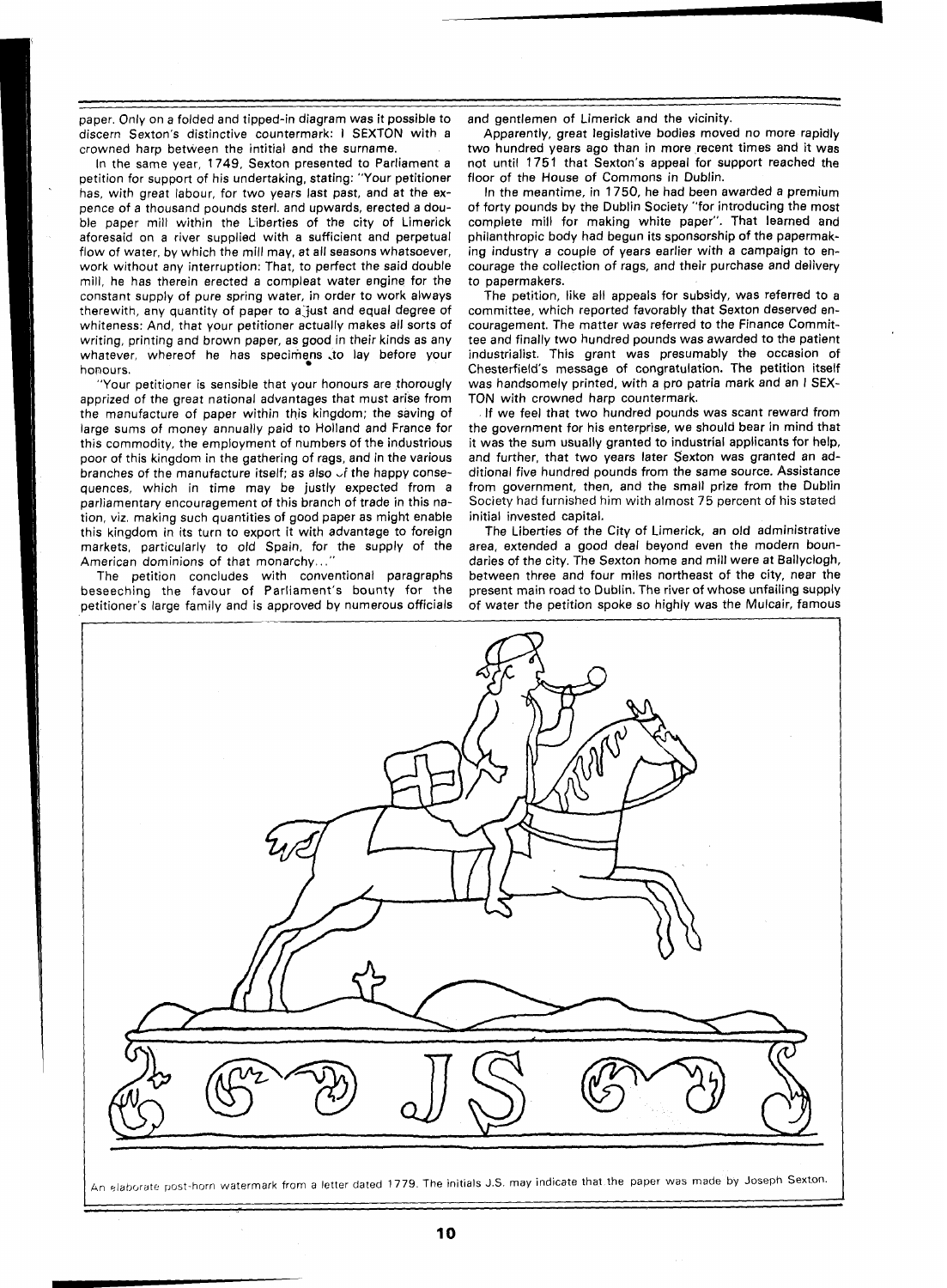among sportsmen in modern times for its fishing potential.

Not so many miles away, at Castlelough on the shores of Lough Derg, the lower of the great lakes of the Shannon system, was the home of the Parker-Hutchinson family. Family papers and papers from the Castlelough estate are now in the National Library of Ireland and the collection contains many documents from the period in which we are here interested. As is usual with such domestic collections of loose papers, the Parker-Hutchinson muniments are a valuable source of specimens of locally produced paper. We find amongst them many pieces from Ballyclogh and specimens as well from Ballysimon, a neighboring mill on another Shannon tributary.

A bond of 1767 shows a post-horn watermark subscribed H I BERNIA, with the countermark J SEXTON. Both this watermark and the crowned harp previously mentioned clearly place Sexton's watermarking practice in the tradition of the general title "The Hibernia Watermark". Sexton's choice of the harp emblem may in part have been occasioned by its use in the device of Thomas Slator, his Dublin competitor.

Joseph Sexton died in 1782, "having amassed a considerable fortune", says one historian, but earlier in the same year he had assigned an interest in his mill at Ballyclogh, then in the possession of Michael Sexton and others, to Patrick Ryan, a shop-keeper of Limerick City. Thus in documents among the Parker-Hutchinson papers later than 1782 we find the marks PR and P RYAN.

A most interesting document is a case stated for counsel's opinion, which can be dated from internal evidence to about 1795. It consists of six folios, and as far as one can tell without elaborate analysis (beyond the resources of this writer and impermissible in view of the respect due the document), all made of the same stuff. Two of the leaves bear the mark LIMERICK superscribed S; two of them bear the initials PR; one is unmarked; one bears an elaborate post-horn mark with the initial S. And in a letter of 1779 we find this same elaborate mark with initials JS.

One is naturally tempted to assume that all of these marks come from the mill at Ballyclogh but unfortunately this attribution requires slight reservation. The neighbouring mill at Ballysimon, sometime property of one Samuel Dickson, was, at least in 1780 and 1781 in the possession of one David Sheehan and it is not impossible that the initial S in the marks mentioned should relate to him. Further, we should refer to the Sullivan family of Cork, prominent papermakers in that area. The mark J SULLIVAN, of which JS could be a variant, is to be found in other Parker-Hutchinson documents, so we can feel certain that the variety of paper found among them was not



always purchased from the nearest local source.

It seems more than likely, however, that these S marks are from Ballyclogh. Even if they are not, Sexton remains the most important papermaker of his area. One historian states that his mills produced 30,000 reams annually. (But another states that several mills in the area together produced annually 20,000 reams).